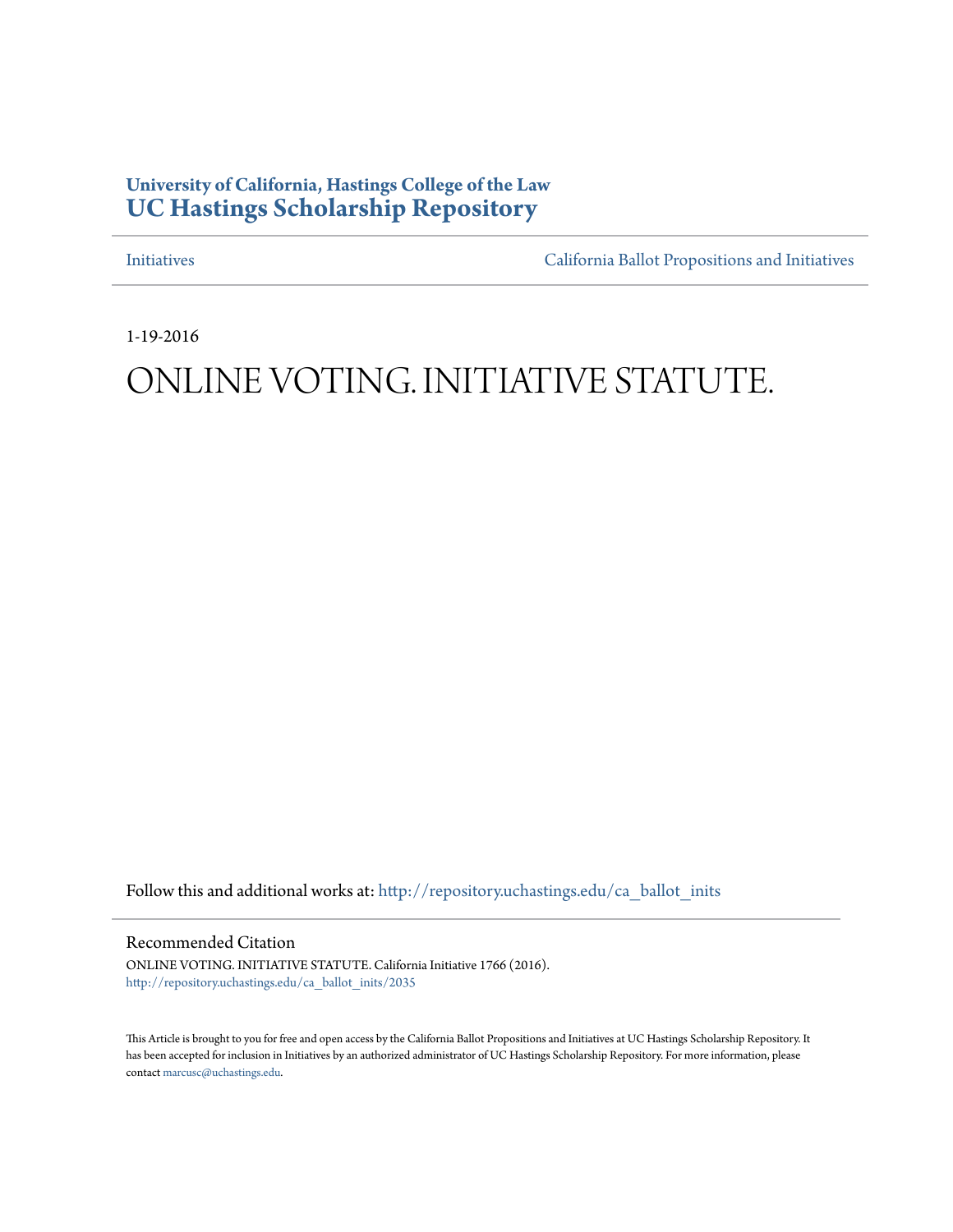## E-Voting Act of 2016

Date: Fri, December 11th 2015

Hon. Kamala D. Harris Attorney General Attn: Initiative Coordinator Office of the Attorney General 1300 I Street, 17th Floor Sacramento, CA 94244-25550

RE: E-Voting Act of 2016 Amendments

Dear Ms. Johansson:

I respectfully and formally request the amendments, enclosed, to be made to the active measure: The E-Voting Act of 2016.

Any correspondence and/or inquires regarding this matter may be addressed to: Chase Martinez 7145 Mariposa ave Citrus Heights, CA 95610 916-223-6976

-~ - ------- --~·---

Your time is appreciated.

Sincerely,

Chase Martinez

<sup>~</sup>-~--------- - ----- - - --

**JEIVE** DEC 1 1 2015

INITIATIVE COORDINATOR

ATTORNEY GENERAL'S OFFICE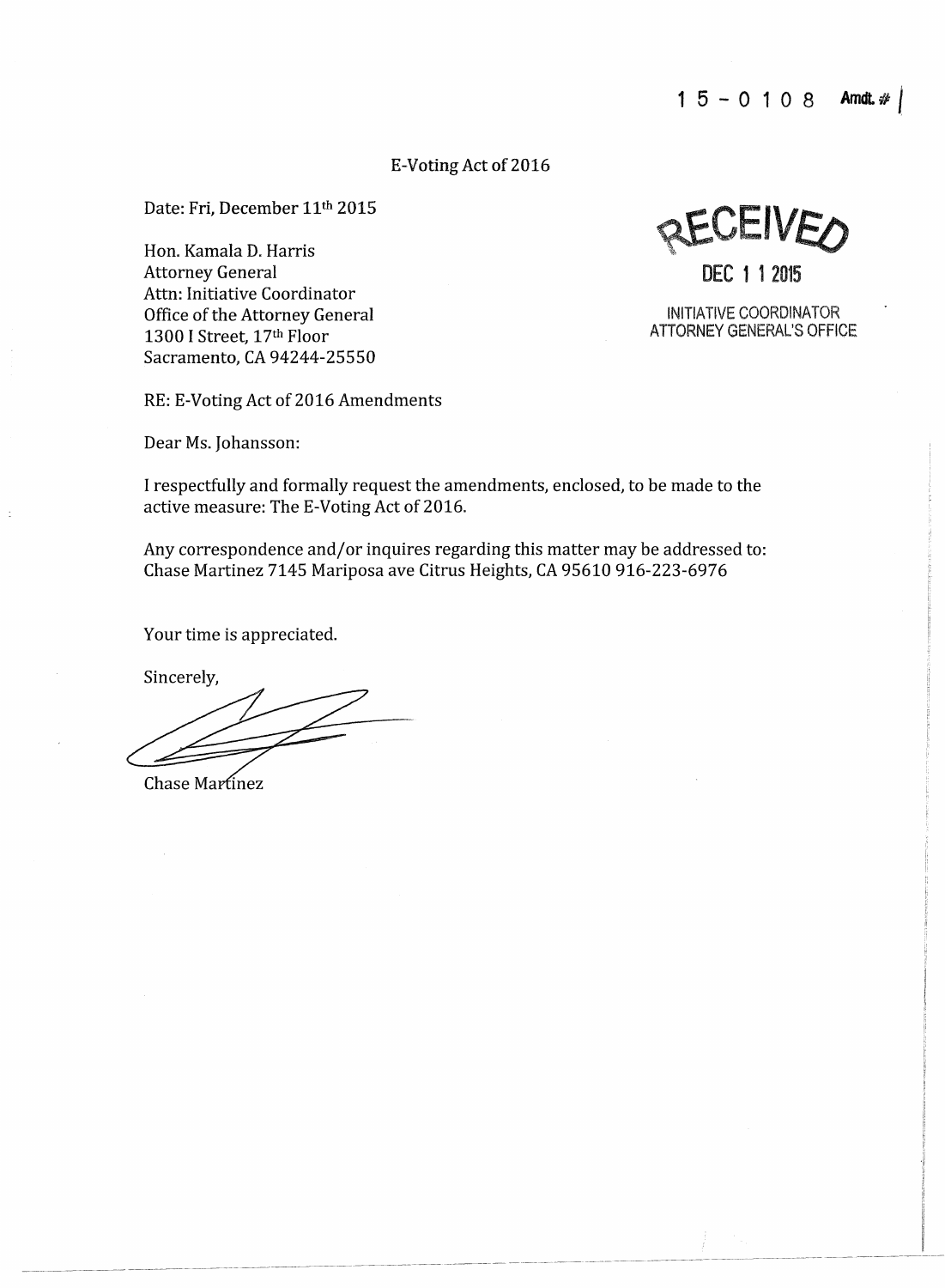#### **E-Voting Act of 2016**

**Section 1. Title** 

This shall be known, and may be cited as "E-Voting Act of 2016"

#### **Sec. 2. Findings & Declarations**

The people of the State of California find and declare:

1. In California the average voter is older than the average Californian, and his or her parents.

2. Only 8.2 percent of Californians age 18-24 casted a ballot in November 2014 General Election. California's youth appears to be unconcerned with matters that directly affect their own futures and the generations that follow.

3. Even Californians in their mid 30s were practically nonexistent in participation $<sub>r</sub>$ </sub> furthering the gap in representation of California's constituents, as well as the need for not only modernization, but also education of Californians in matters of policy.

4. The state needs a modernized voting platform. It is in the best interest of the state to create and maintain an online ballot system or contract with a third party to provide this service for Californians adding tools to further the representation of the States people in its system and process. Electronic balloting, voter education, and election night reporting was provided by one such company in over 320 jurisdictions across the United States during the 2014 General Election.

5. It is in the State of California and its constituent's best interest that the modernization of its voting system be achieved without new taxes. Funds should be appropriated from the \$69 million remaining, as of December of 2014, from the Voting Modernization Act of 2002.

(a) This measure would modernize the voting system and would therefore be eligible for funds appropriated from the Voting Modernization Act of 2002.

6. Alaska, Arkansas, Kentucky, Arizona, Washington D.C., Mississippi, Virginia, West Virginia, Florida, and New York already contract for online balloting services; most, but not all, states listed also contracted for online balloting services to\_give citizens of their respective states residing overseas in the military the ability to vote online.

( a) The system proposed should also be made available for those of California's constituents that are serving in the military overseas.

7. Code visibility, network and data encryptions, along side other means of checks and balances shall secure all concerns.

---- -- -------- ------- ---- - ---- -- --- ------- - --------------, ~ ~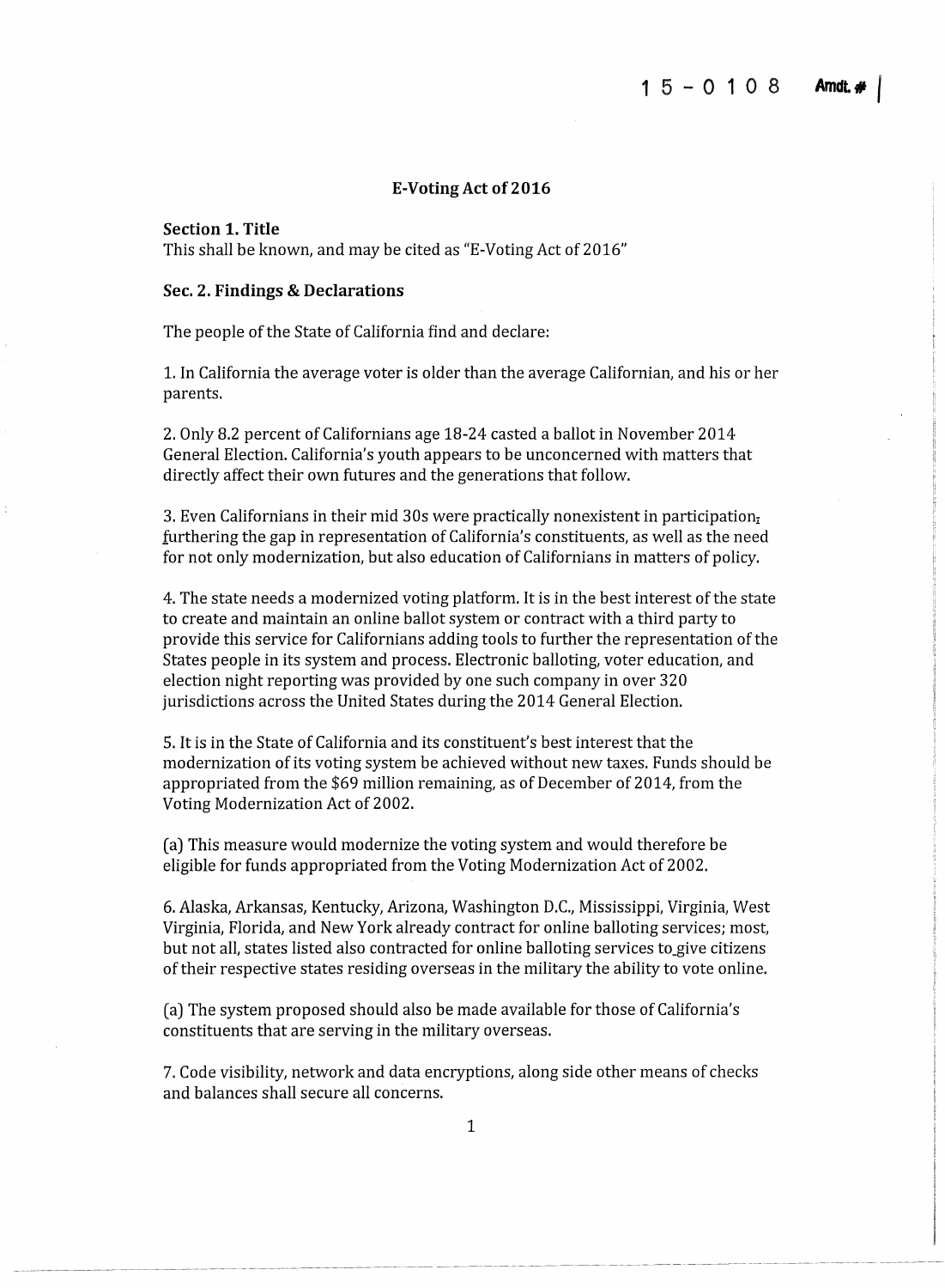7. Code visibility, network and data encryptions, along side other means of checks and balances shall secure all concerns.

#### **Sec. 3. Intent & Purpose**

The people of the State of California declare their purpose and intent in enacting "The E-Voting Act of 2016" as follows:

1. To work with the State of California, through means of an initiated state statute, to create an additional, more convenient, and accessible avenue for Californians to vote, including those serving in the military overseas.

( a) A system that will allow California's constituents the opportunity to vote from any device/computer if they so choose to, as current online voting encryption technology in the market place is compatible with Google Android™, Blackberry, and Apple® iOS devices.

(b) To allow people with varying levels of computer proficiency to vote easily without any additional training; an online ballot system should have the ability to be configured to replicate any paper style ballot.

(c) To provide said system in Spanish upon implementation\_with other languages to be determined at a latter time.

(i) Hispanic or Latino percent in California 38.5% (2014 Census)

3. To increase voter turn out, participation in the political process, and most importantly better the communication between California's representatives and their constituents.

4. To promote participation, the system should allow voters to share via Facebook and Twitter that they voted if they so choose (modernizing the "I voted" sticker).

5. To further demonstrate to constituents that their vote does count through means of real time software.

#### **Sec. 4. Online system & Procedure**

Section 4 is added to the government code Division 19. Chapter 2. Elections Code Section 19100-19105 as follows:

a. By December 31, 2017 The Secretary of State shall create an online ballot system, or contract with a third party to provide this service to Californians. The system shall be designed and implemented with the following requirements:

------ -- ---- ------------"-- - --·- -----~-- ------ - ------------ ----- -···----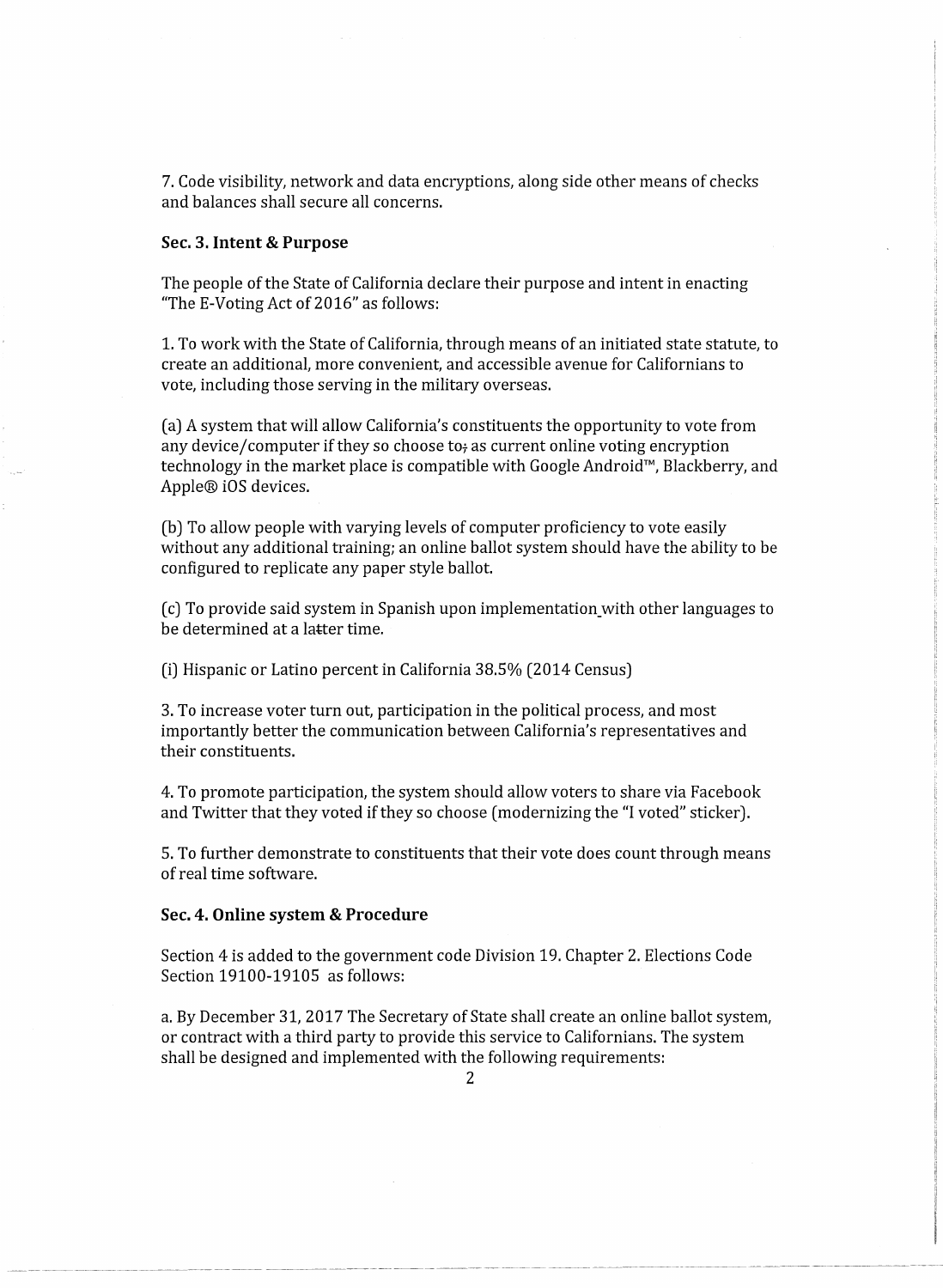1. The system shall require 2 pins related to identifying the voter and signing for their ballot. Upon registration for the online ballot voters would have the ability to choose to receive this information via email or mail.

(A) Voter I.D. number (Pin 1) shall be sent upon registration for online ballot.

(B) Voter E-Signature (Pin 2) a number of days before Election Day as determined by state.

(i) If mail is chosen, the Voter E-Signature (Pin 2) shall be delivered in a concealed manner that is tamper proof.

(C) Voter E-signature (Pin 2) shall be unique to each election.

2. Remote online voting shall be conducted in an appropriate time manner that allows information, such as a list of whom has voted, to be sent to the polling stations prior to them opening.

3. Upon casting of online ballot voters would need both pins to navigate through the system.

(a) The system shall verify the right to vote and display the corresponding ballot.

(b) Once a vote is cast it shall be encrypted and sent to the voting server.

4. \$45 million from the Voting Modernization Fund is hereby appropriated for this purpose.

#### **Sec. 5. Testing & Voter Assurance**

Section 5 is added to the government code Division 19. Chapter 2. Elections Code Section 19100-19105 as follows:

(a) If voted into law municipal and local elections that follow 2016's general election will act as said environment and tests leading up to the complete roll out of the online ballot system by the immediate general election that follows.

1. An electronic paper trail of voter list and voter authentication, or casting of vote, shall be kept and made available to the public in a manner that secures anonymity of the vote.

2. The System's security protocols and procedure are to be made visible, transparent, and easily accessible to the public electronically.

3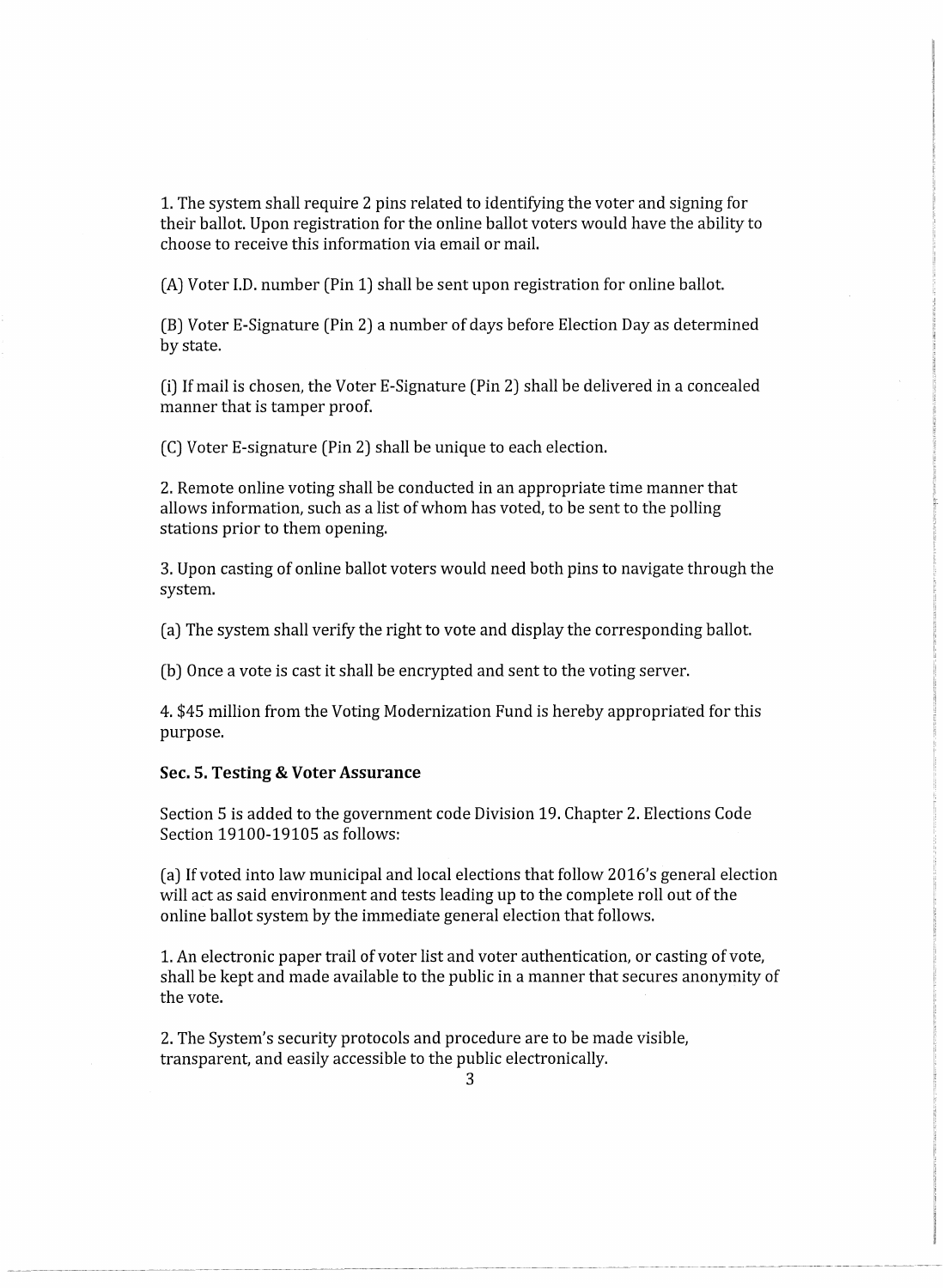### **Sec. 6. Checks & Balances**

1. The online ballot system would be best if accompanied by election night reporting, and a post election audit.

 $\frac{1}{2} \left( \frac{1}{2} \mathbf{v} \right)$ 

Section 6 is added to the government code Division 19. Chapter 2. Elections Code Section 19100-19105 as follows:

(a) The state will be responsible to work alongside the systems provider to audit its analysis, procedures, security, and to preserve the anonymity of the vote after the conclusion of each election.

 $\varphi$